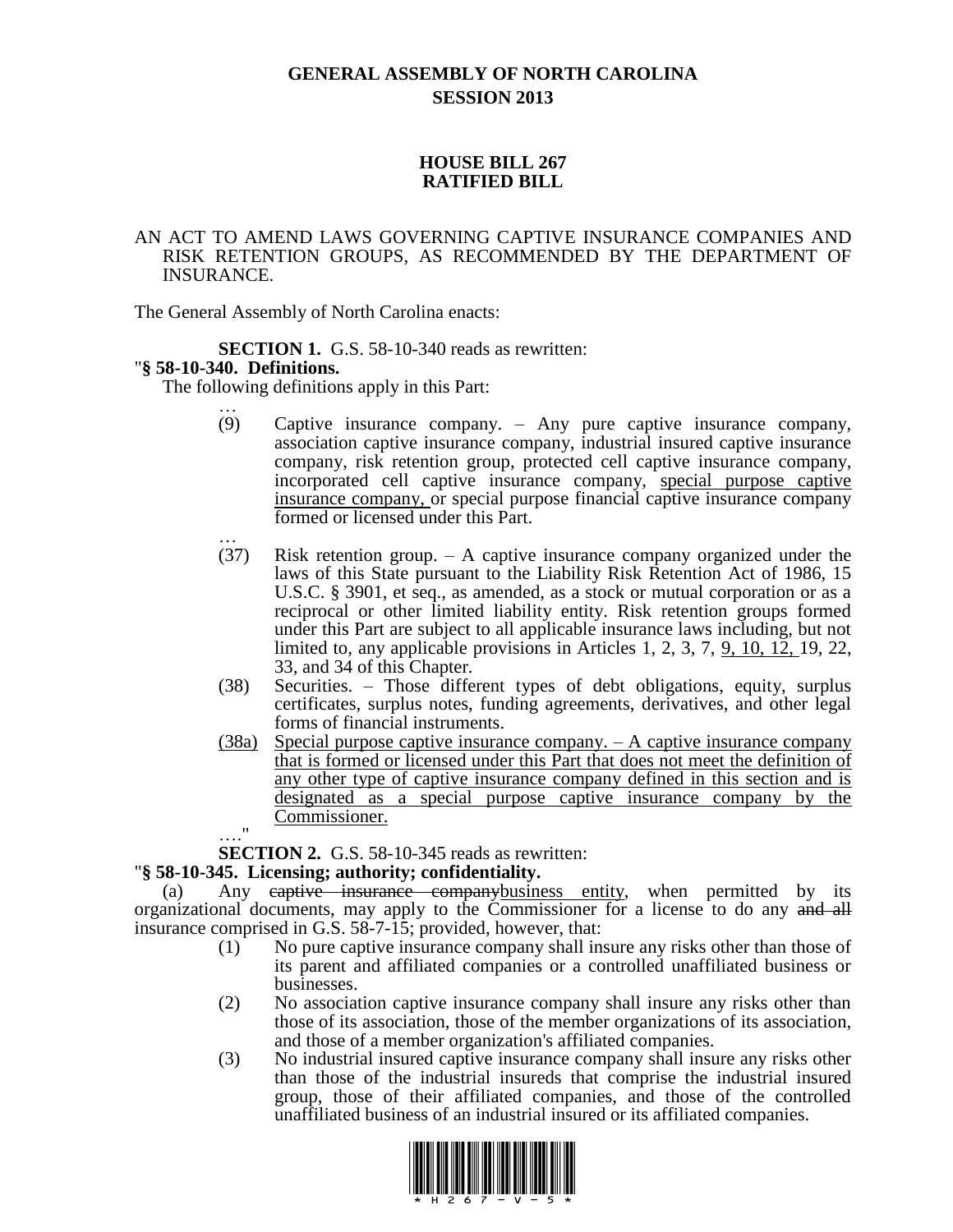- (4) No risk retention group shall insure any risks other than those of its members and owners.
- (5) No captive insurance company shall provide personal motor vehicle or homeowner's insurance coverage or any component thereof.
- (6) No captive insurance company shall accept or cede reinsurance except as provided in G.S. 58-10-445 and G.S. 58-10-605.
- (7) No captive insurance company shall provide accident and health insurance on a direct basis.
- (8) No captive insurance company shall provide workers' compensation and employer's liability insurance on a direct basis.
- (9) No captive insurance company shall provide life insurance or annuities on a direct basis.
- (10) A special purpose captive insurance company may provide insurance or reinsurance or both for risks as approved by the Commissioner.

…

(c) In order to receive a license to issue policies of insurance as a captive insurance company in this State, an applicant business entity shall meet all of the following requirements:

- (1) The applicant business entity shall submit its organizational documents to the Commissioner. If the Commissioner approves the organizational documents, then the Commissioner shall issue a lettercertificate to the applicant business entity certifying the Commissioner's approval. The applicant business entity shall submit the organizational documents, along with a copy of the approval lettercertificate of approval issued by the Commissioner, and the required filing fees for organizational documents prescribed by North Carolina law to the Secretary of State for filing. Upon filing the organizational documents, the Secretary of State shall issue a certificate of filing to the applicant.applicant business entity. The applicant business entity shall submit a copy of the certificate of filing relative to the applicant's applicant business entity's organizational documents issued by the Secretary of State to the Commissioner.
- … (6) No less than the amount required by  $\overline{G.S. 58-10-370}$  G.S. 58-10-370, in a form acceptable to the Commissioner, shall be paid in byinto the applicant business entity and deposited with the Commissioner. In the alternative, an irrevocable letter of credit in that amount and acceptable to the Commissioner shall be filed with the Commissioner.entity.
- (7) The applicant business entity shall submit to the Commissioner for approval a description of the coverages, deductibles, coverage limits, and rates, together with such additional information as the Commissioner may require.

(d) Whenever a captive insurance company desires to amend the organizational documents submitted pursuant to subdivision (c)(1) of this section, the company shall submit the amended organizational documents to the Commissioner. If the Commissioner approves the amendment, then the Commissioner shall issue a lettercertificate to the applicant company certifying the Commissioner's approval. The applicant business entity company shall submit the organizational documents, along with a copy of the approval lettercertificate of approval issued by the Commissioner, and the required filing fees for organizational documents prescribed in North Carolina law to the Secretary of State for filing. Upon filing the organizational documents, the Secretary of State shall issue a certificate of filing to the applicant.company. The applicant company shall submit a copy of the certificate of filing relative to the applicant'scompany's organizational documents issued by the Secretary of State to the Commissioner.

…  $(f)$  Information submitted pursuant to this subsections is confidential and may be made public by the Commissioner or the Commissioner's designee only upon an order of a court of competent jurisdiction except:

- (1) This subdivision subsection shall not apply to any risk retention group.
- (2) The Commissioner shall have the discretion to disclose such information to a public official having jurisdiction over the regulation of insurance in another state, provided that: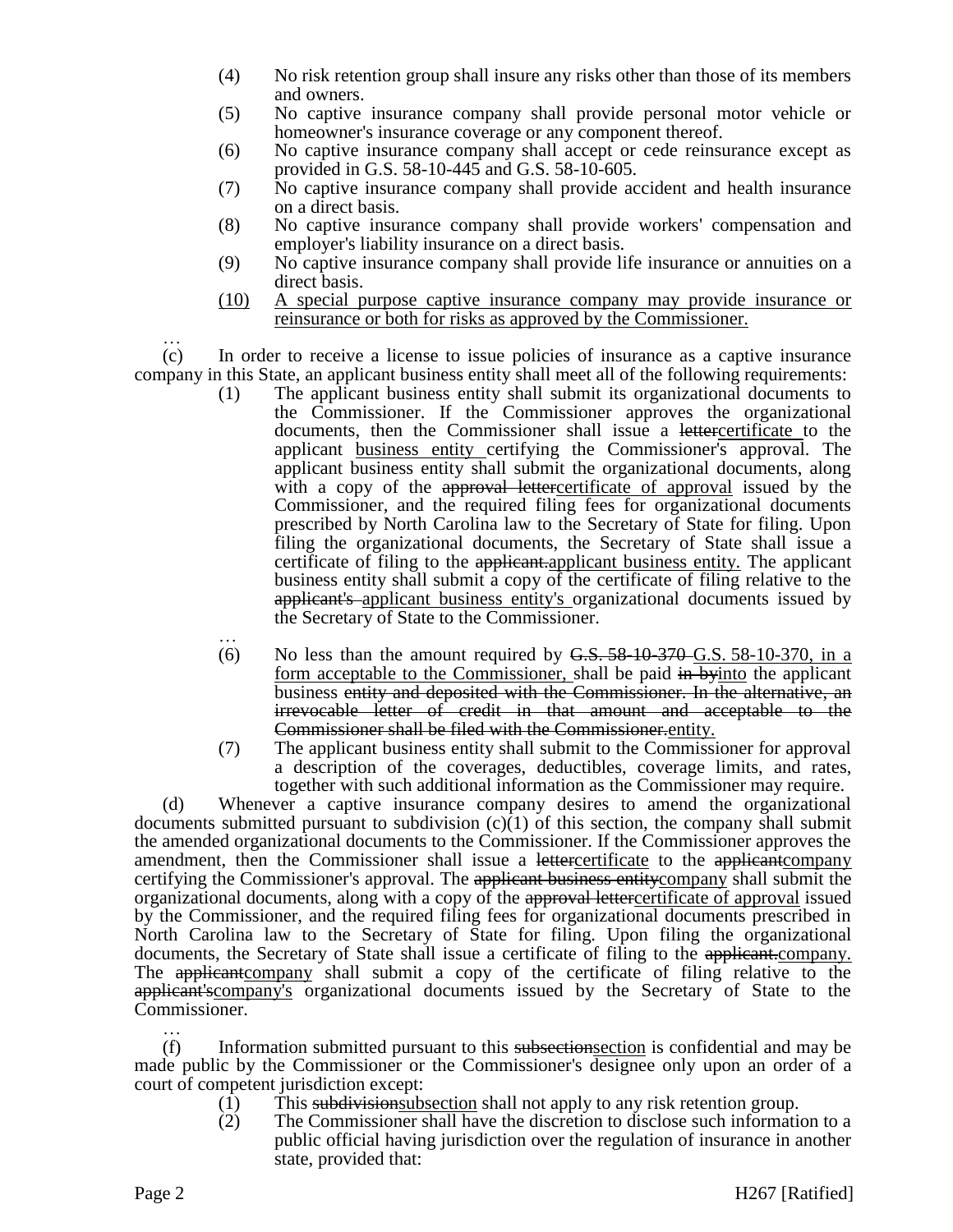- a. The public official agrees in writing to maintain the confidentiality of such information; and
- b. The laws of the state in which the public official serves require the information to be and to remain confidential.
- (3) Organizational documents filed with the Secretary of State shall continue to be nonconfidential public records in the Secretary of State's office.

…."

### **SECTION 3.** G.S. 58-10-360 reads as rewritten:

#### "**§ 58-10-360. Designation of captive manager.**

Before licensing, captive insurance companies the applicant business entity shall report in writing to the Commissioner the name and address of the manager designated to manage the captive insurance company. The Commissioner shall approve the captive manager and may require the submission of additional information regarding the proposed captive manager in a form and manner as the Commissioner may designate."

**SECTION 4.** G.S. 58-10-365 reads as rewritten:

### "**§ 58-10-365. Names of companies.**

No applicant business entity or captive insurance company shall adopt a name that is the same, deceptively similar, or likely to be confused with or mistaken for any other existing business name registered in this State nor any name likely to mislead the public. Any name adopted by an applicant business entity or a captive insurance company shall comply with the requirements of State law."

**SECTION 5.** G.S. 58-10-370 reads as rewritten:

## "**§ 58-10-370. Capital and surplus requirements.**

(a) No captive insurance companyapplicant business entity shall be issued a license unless it possesses and maintains unimpaired paid-in capital and surplus of:

- (1) In the case of a pure captive insurance company, not less than two hundred fifty thousand dollars (\$250,000) or such other amount determined by the Commissioner.
- (2) In the case of an association captive insurance company, not less than five hundred thousand dollars (\$500,000).
- (3) In the case of an industrial insured captive insurance company, not less than five hundred thousand dollars (\$500,000).
- (4) In the case of a risk retention group, not less than one million dollars (\$1,000,000).
- (5) In the case of a protected cell captive insurance company, not less than two hundred fifty thousand dollars (\$250,000).
- (6) In the case of a special purpose captive insurance company, not less than two hundred fifty thousand dollars (\$250,000).

(b) The Commissioner may prescribe additional capital and surplus based upon the type, volume, and nature of insurance business to be transacted.

(c) Capital and surplus required by subsections (a) and (b) of this section shall be in the form of eash or ancash, securities approved by the Commissioner, a clean irrevocable letter of credit issued by a bank approved by the Commissioner.Commissioner, or other form approved by the Commissioner."

**SECTION 6.** G.S. 58-10-395 reads as rewritten:

### "**§ 58-10-395. Change of business.**

(a) Any material change in a captive insurance company's business planplan of operation that was filed with the Commissioner at the time of initial application and any subsequent amendment of the plan requires prior approval from the Commissioner.

(b) Any change in any other information filed with the application must be filed with the Commissioner within 60 days but does not require prior approval."

### **SECTION 7.** G.S. 58-10-400 reads as rewritten:

### "**§ 58-10-400. Insurance manager and intermediaries.**

No person shall act in or from this State as a managing general agent, producer, or reinsurance intermediary for captive business without the authorization of the Commissioner. Application for such authorization must be on a form prescribed by the Commissioner.Commissioner."

**SECTION 8.** G.S. 58-10-405 reads as rewritten: "**§ 58-10-405. Annual reports.**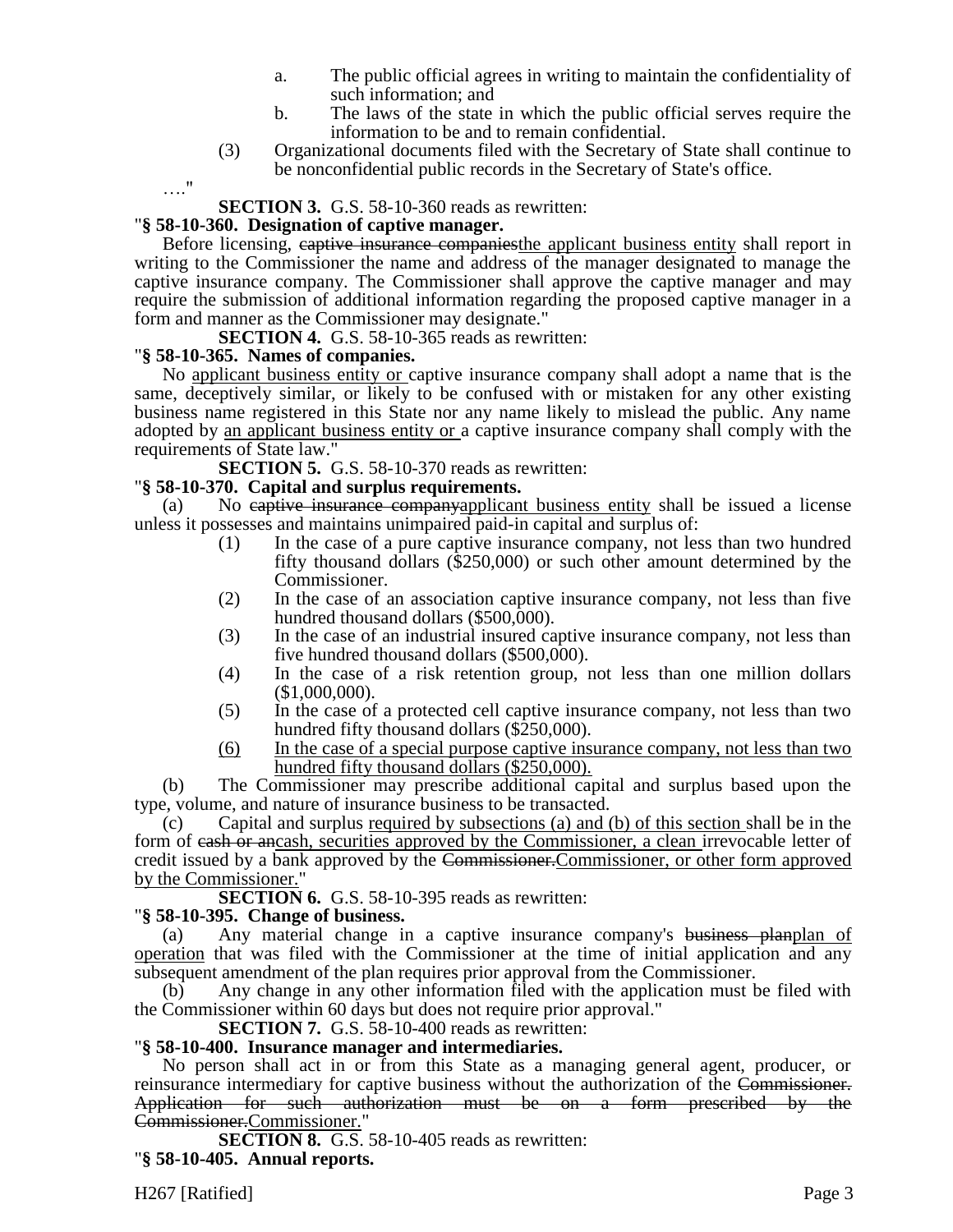(a) No captive insurance companies shall be required to make any annual report to the Commissioner except as provided in this Part.

(b) Prior to March 1 of each year, and prior to March 15 of each year in the case of pure captive insurance companies or industrial insured captive insurance companies, each captive insurance company shall submit to the Commissioner a report of its financial condition, verified by oath of two of its executive officers. Each captive insurance company shall report using generally accepted accounting principles, unless the Commissioner requires, approves, or accepts the use of statutory accounting principles or other comprehensive basis of accounting. The Commissioner may require, approve, or accept any appropriate or necessary modifications of the statutory accounting principles or other comprehensive basis of accounting for the type of insurance and kinds of insurers to be reported upon. The Commissioner may require additional information to supplement such report. Except as otherwise provided, each risk retention group and association captive insurance company shall file its report in the form required by G.S. 58-2-165, and each risk retention group and association captive insurance company shall comply with the requirements set forth in G.S. 58-4-5. All other captive insurance companies shall report on forms adopted by the Commissioner. G.S. 58-10-345(f) shall apply to each report filed pursuant to this section. Branch captive insurance companies shall file the report required by this section unless otherwise required by G.S. 58-10-545. Special Purpose Financial Captive insurance companies shall report in accordance with G.S. 58-10-625.

(c) A pure captive insurance companycompany, a special purpose captive insurance company, or an industrial insured captive insurance company may make written application to the Commissioner for filing the required report on an alternative reporting date based on the company's fiscal year-end. If an alternative reporting date is granted by the Commissioner, then:

- $(1)$  The annual report is due 75 days after the fiscal year-end.<br> $(2)$  In order to provide sufficient detail to support the prem
- In order to provide sufficient detail to support the premium tax return, the pure captive insurance company or industrial insured captive insurance company shall file, prior to March 15 of each year for each calendar year-end, pages 1, 2, 3, and 5 of the "Captive Annual Statement; Pure or Industrial Insured," verified by oath of two of its executive officers.then the annual report is due 75 days after the fiscal year-end."
- **SECTION 9.** G.S. 58-10-415 reads as rewritten:

## "**§ 58-10-415. Annual audit and actuarial certification.**

(a) All captive insurance companies with the exception of risk retention groups shall have an annual audit by an independent certified public accountant and shall file such audited financial report with the Commissioner on or before June 30 for the prior calendar year. Risk retention groups shall comply with Parts 6 and 7 of Article 10 of this Chapter instead of this section.

(b) Captive insurance companies that have received approval to report on other than a calendar year basis pursuant to G.S. 58-10-405 shall file such statements within 180 days after the end of their fiscal year.

(c) Captive insurance companies with less than one million two hundred thousand dollars (\$1,200,000) in written premium may make a written request for exemption from the annual audit requirement. Such request must be made at least 90 days prior to the captive insurance company's fiscal year-end or as otherwise required by the Commissioner. Requests will be considered on a case-by-case basis and may be subject to the Commissioner receiving an annual audit of the captive insurance company's parent company in lieu of the annual audit of the captive insurance company.

(c1) Extensions of the due dates for filings required by this section may be granted by the Commissioner for 30-day periods upon a showing by the captive insurance company and its independent certified public accountant of the reasons for requesting an extension and determination by the Commissioner of good cause for the extension. The request for extension must be received in writing not less than 10 days before the due date and in sufficient detail to permit the Commissioner to make an informed decision with respect to the requested extension.

 $(c2)$  G.S. 58-10-345(f) shall apply to all information filed pursuant to this section.

(d) The annual audit report shall be considered part of the captive insurance company's annual report of financial condition except with respect to the date by which it must be filed with the Commissioner. The annual audit shall consist of the following: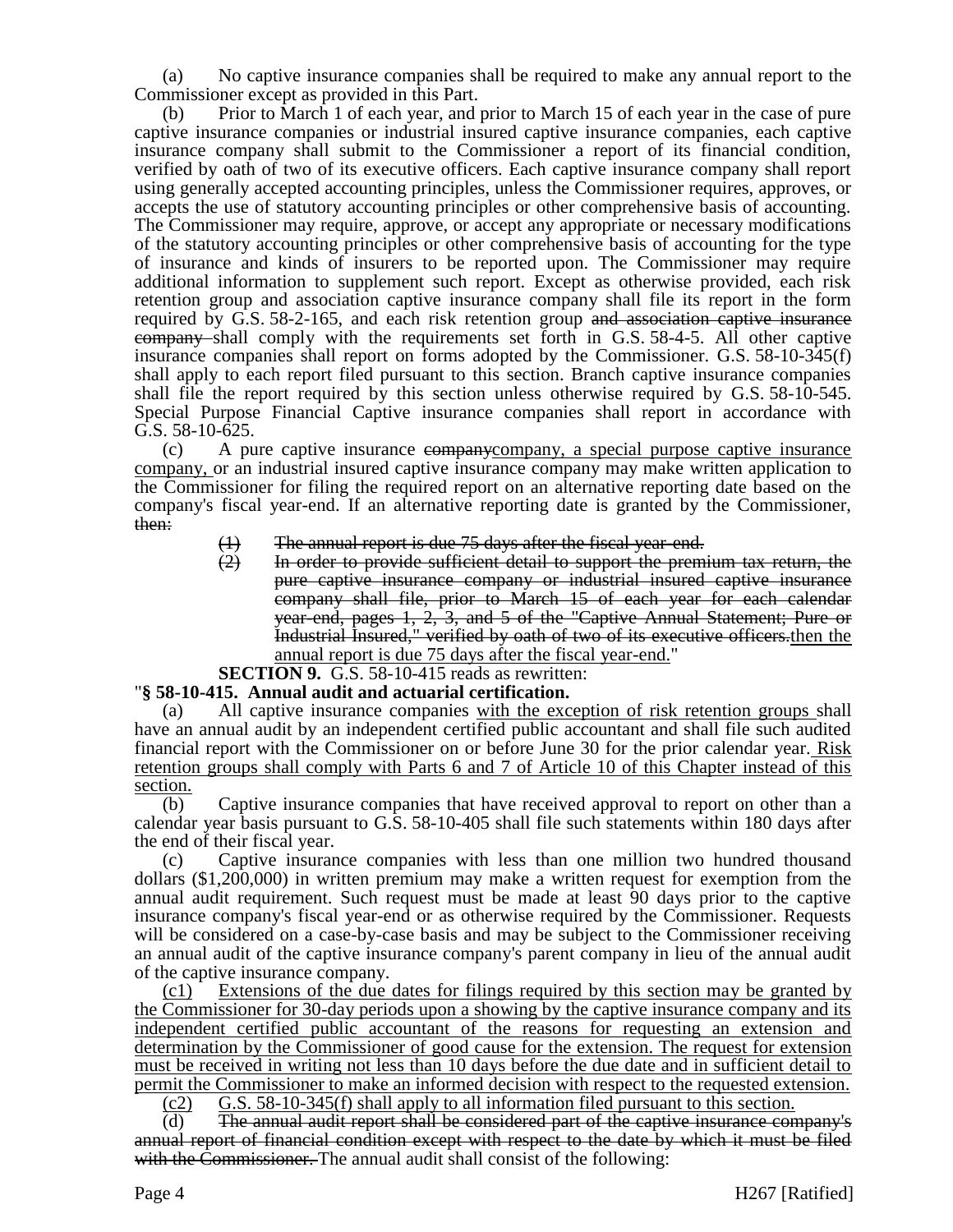(1) Opinion of independent certified public accountant. – Financial statements furnished pursuant to this section shall be audited by independent certified public accountants in accordance with generally accepted auditing standards as determined by the American Institute of Certified Public Accountants or statutory accounting principles in accordance with the NAIC Accounting Practices and Procedures Manual in effect for the period covered by the report. The opinion of the independent certified public accountant shall cover all years presented. The opinion shall be addressed to the captive insurance company on stationery of the accountant showing the address of issuance and shall be signed and dated.

Annual audited financial report. –The annual audited financial report shall include the following:

- a. Financial statements. Financial statements shall be prepared in accordance with generally accepted accounting principles, unless the Commissioner requires, approves, or accepts the use of statutory accounting principles or other comprehensive basis of accounting, with useful or necessary modifications or adaptations required, approved or accepted by the Commissioner, and shall be audited by an independent certified public accountant in accordance with generally accepted auditing standards as determined by the American Institute of Certified Public Accountants. The Commissioner may require that the financial statement be supplemented by additional information.
- b. Notes to financial statements. The notes to financial statements shall be those required by generally accepted accounting principles, or as otherwise approved by the Commissioner, and shall also include a reconciliation of differences, if any, between the audited financial report and the report of the captive insurance company's financial condition filed with the Commissioner in accordance with G.S. 58-10-405(b).
- c. Related required auditor communications. Copies of related required auditor communications in accordance with generally accepted auditing standards.
- (2) Report of evaluation of internal controls. This report shall include an evaluation of the internal controls of the captive insurance company relating to the methods and procedures used in the securing of assets and the reliability of the financial records, including, but not limited to, such controls as the system of authorization and approval and the separation of duties. The review shall be conducted in accordance with generally accepted auditing standards or statutory accounting principles and the report filed with the Commissioner. An exemption from this evaluation may be granted on a case-by-case basis upon written request to the Commissioner.

Certified public accountant's affirmation. – The certified public accountant shall furnish a written statement in the engagement letter or other document submitted to the captive insurance company that the certified public accountant is aware of and will comply with the responsibilities imposed by G.S.  $58-10-420(b)$  and G.S.  $58-10-420(c)$ .

- (3) Accountant's letter of qualifications. The accountant shall furnish the captive insurance company, for inclusion in the filing of the audited annual report, a letter stating:
	- a. That the accountant is independent with respect to the captive insurance company and conforms to the standards of the profession as contained in the Code of Professional Ethics, pronouncements of the American Institute of Certified Public Accountants, and pronouncements of the Financial Accounting Standards Board.
	- b. The general background and experience of the staff engaged in the audit, including the experience in auditing captives or other insurance companies.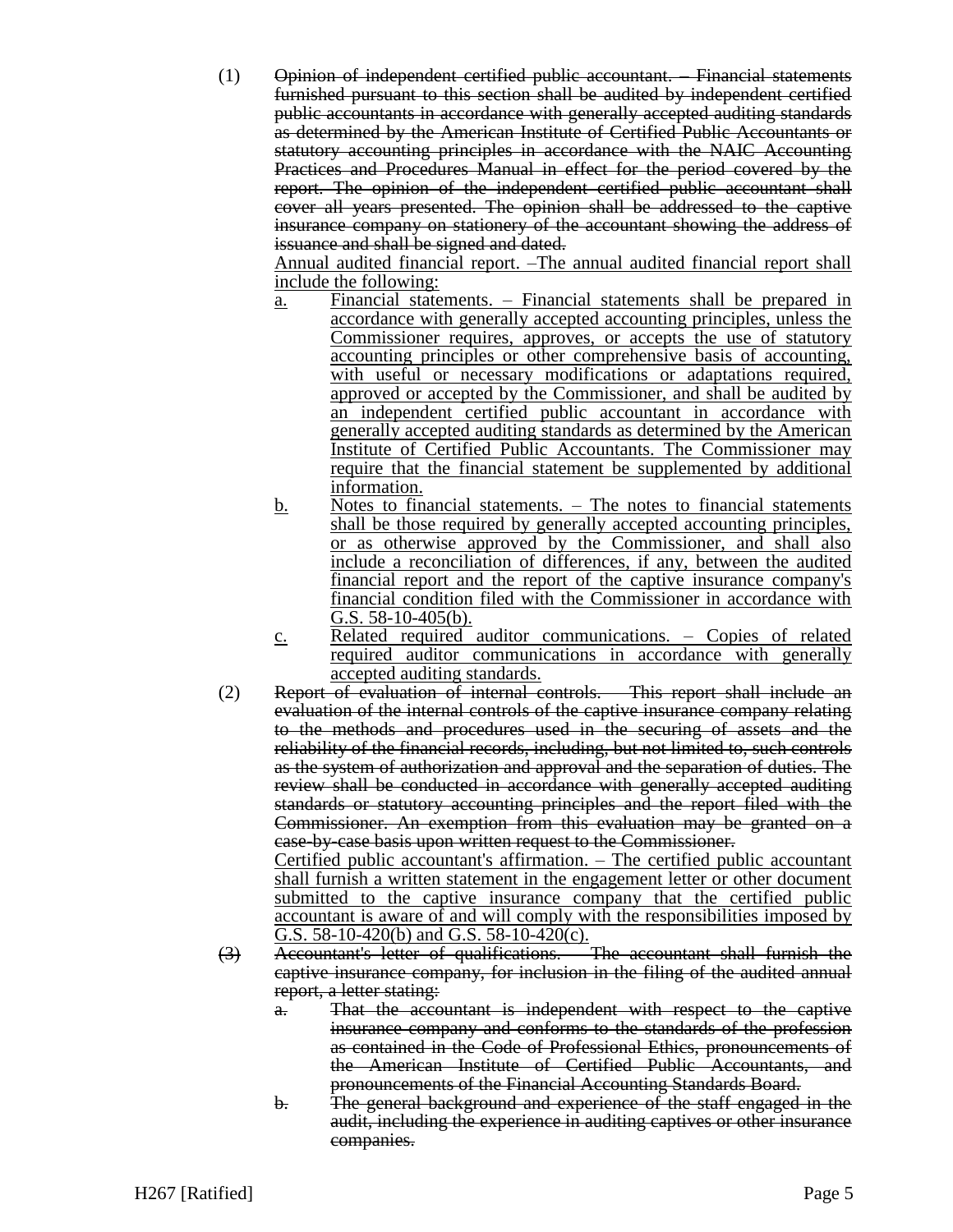- c. That the accountant understands that the audited annual report and the accountant's opinions thereon will be filed in compliance with this section with the Commissioner.
- d. That the accountant consents to the requirements of G.S. 58-10-420(b) and (c) and that the accountant consents and agrees to make available for review by the Commissioner, the Commissioner's appointed agent, or other designee the work papers as defined in G.S. 58-10-420(c).
- e. That the accountant is properly licensed by an appropriate state licensing authority and that he or she is a member in good standing of the American Institute of Certified Public Accountants.
- (4) Financial statements. Statements required shall be as follows:
	- a. Balance sheets reporting assets, liabilities, capital, and surplus.
		- b. Statements of operations.
		- e. Statements of cash flow.<br>d. Statements of changes in
		- Statements of changes in capital and surplus.
		- e. Notes to financial statements. The notes to financial statements shall be those required by generally accepted accounting principles, or as required by any other comprehensive basis of accounting in use by the captive insurance company and approved by the Commissioner, and shall include:
			- 1. A reconciliation of differences, if any, between the audited financial report and the report of its financial condition filed with the Commissioner in accordance with G.S. 58-10-405(b).
			- 2. A summary of ownership and relationship of the captive insurance company and all affiliated corporations or companies insured by the captive insurance company.
			- 3. A narrative explanation of all material transactions and balances with the captive insurance company.
- (5) Certification of loss reserves and loss expense reserves. The annual auditaudited financial report shall be filed with a Statement of Actuarial Opinion evaluating the captive insurance company's loss reserves and loss expense reserves. The individual who prepares the Statement of Actuarial Opinion shall be a Fellow of the Casualty Actuarial Society, a member in good standing of the American Academy of Actuaries, or an individual who has demonstrated competence in loss reserve evaluation to the Commissioner. Certification shall be in such form as the Commissioner deems appropriate."

## **SECTION 10.** G.S. 58-10-420 reads as rewritten:

## "**§ 58-10-420. Independent certified public accountants.**

(a) A captive insurance company, after becoming subject to this Part, shall within 60 days report to the Commissioner in writing, the name and address of the independent certified public accountant retained to conduct the annual audit set forth in G.S. 58-10-415.

(b) A captive insurance company shall require its independent certified public accountant to immediately notify in writing an officer and all members of the board of directors of the captive insurance company of any determination by the independent certified public accountant that the captive insurance company has materially misstated its financial condition in its report to the Commissioner as required in G.S. 58-10-405. The independent certified public accountant shall furnish such notification to the Commissioner within five working days of notifying the captive insurance company.A captive insurance company receiving a notification pursuant to this subsection shall forward a copy of the notification to the Commissioner within five business days after receipt of the notification and shall provide the independent certified public accountant with proof that the notification was forwarded to the Commissioner. If the independent certified public accountant fails to receive the proof within the five-day period required by this subsection, the independent certified public accountant shall within the next five business days submit a copy of the notification to the Commissioner.

(c) A captive insurance company shall require its independent certified public accountant to make available for review by the Commissioner or his or her appointed agent the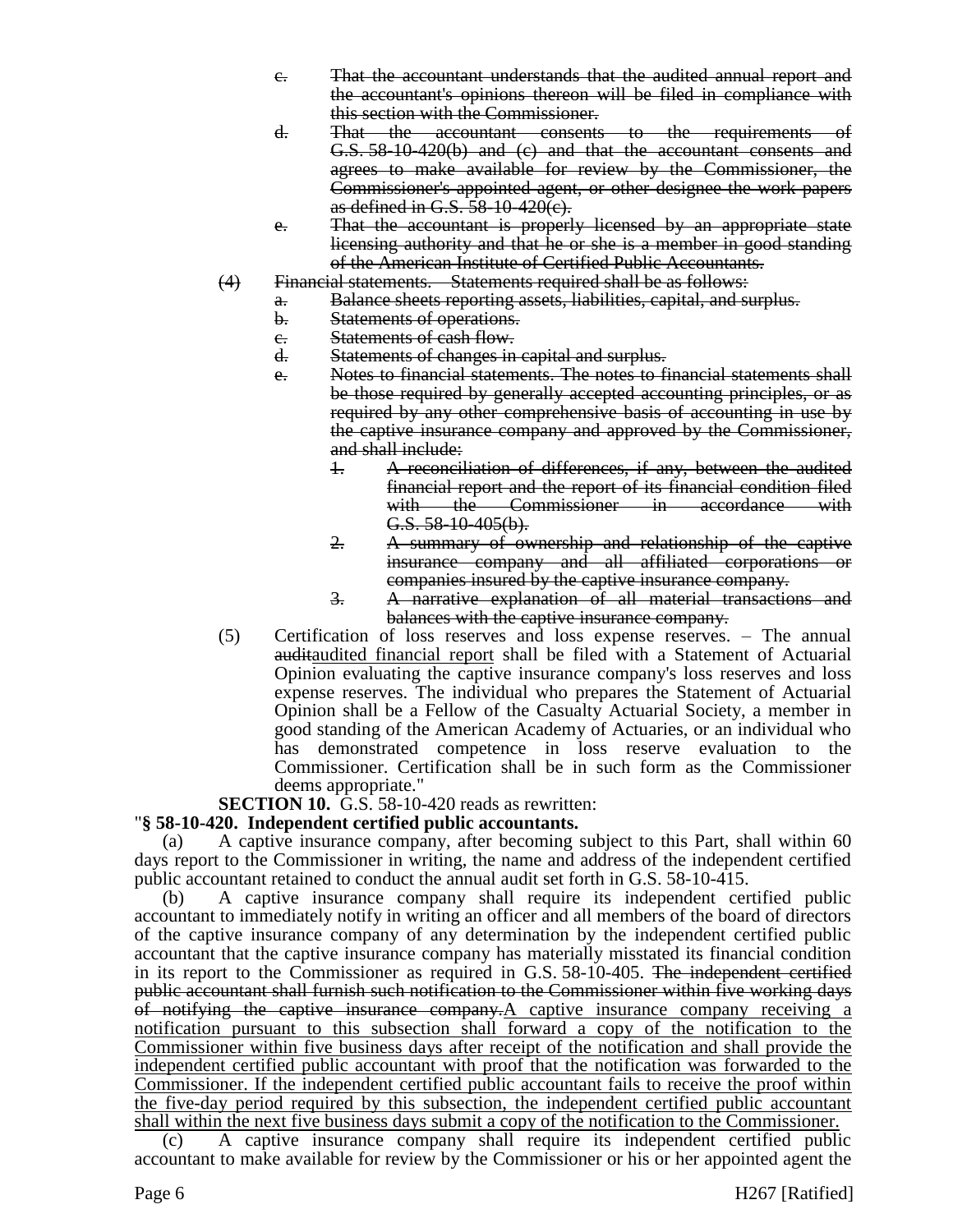work papers prepared in the conduct of the audit of the captive insurance company. The captive insurance company shall require that the independent certified public accountant retain the audit work papers for a period of not less than five years after the period reported upon. The aforementioned review by the Commissioner shall be considered an examination, and all working papers obtained during the course of such examination shall be confidential. The captive insurance company shall require that the independent certified public accountant provide copies, in such form as the Commissioner deems appropriate, of any of the working papers which the Commissioner considers relevant. Such working papers may be retained by the Commissioner. "Work papers" as referred to in this section include, but are not necessarily limited to, schedules, analyses, reconciliations, abstracts, memoranda, narratives, flow charts, copies of captive insurance company records, or other documents prepared or obtained by the independent certified public accountant and the independent certified public accountant's employees in the conduct of their audit of the captive insurance company.

The lead audit partner may not act in that capacity for more than five consecutive years. For purposes of this subsection, lead audit partner means the partner having primary responsibility for the audit. The person shall be disqualified from acting in that or similar capacity for the captive insurance company for a period of five consecutive years. A captive insurance company may make application to the Commissioner for relief from the above rotation requirement on the basis of unusual circumstances. This application should be made at least 30 days before the end of the calendar year. The Commissioner may consider the following factors in determining if the relief should be granted:

- (1) Number of partners, expertise of the partners, or the number of insurance clients in the firm;
- (2) Premium volume of the captive insurance company; or
- (3) Number of jurisdictions in which the insurer transacts business.

(e) Risk retention groups shall comply with Part 7 of Article 10 of this Chapter instead of this section."

**SECTION 11.** G.S. 58-10-425 reads as rewritten:

#### "**§ 58-10-425. Deposit requirement.**

(a) Whenever the Commissioner deems that the financial condition of a captive insurance company warrants additional security beyond that required pursuant to G.S. 58-10-345(c)(6), theThe Commissioner may require a captive insurance company to maintain a deposit with the Commissioner additional cash or securities approved by the Commissioner or, alternatively, to furnish the Commissioner a clean irrevocable letter of credit issued by a bank chartered by the State or by a member bank of the Federal Reserve System and approved by the Commissioner.in a form and amount as the Commissioner may specify.

(b) A captive insurance company may receive interest or dividends from deposits held by the Commissioner or exchange the deposits for others of equal value with the approval of the Commissioner.

(c) If a captive insurance company discontinues business, the Commissioner shall return deposits held by the Commissioner only after being satisfied that all obligations of the captive insurance company have been discharged."

**SECTION 12.** G.S. 58-10-430 reads as rewritten:

### "**§ 58-10-430. Examinations.**

(a) Whenever the Commissioner determines it to be prudent, the Commissioner shall visit a captive insurance company and inspect and examine its affairs to ascertain its financial condition, its ability to fulfill its obligations, and whether it has complied with this Part. The expenses and charges of the examination shall be paid by the captive insurance company.

(b) G.S. 58-2-160 shall apply to examinations conducted under this section.

(c) All examination reports, preliminary examination reports or results, working papers, recorded information, documents, and copies thereof produced by, obtained by, or disclosed to the Commissioner or any other person in the course of an examination made under this section are confidential, are not subject to subpoena, and may not be made public by the Commissioner or an employee or agent of the Commissioner. Nothing in this subsection shall prevent the Commissioner from using such information in furtherance of the Commissioner's regulatory authority under this Chapter. The Commissioner shall have the discretion to grant access to such information to public officials having jurisdiction over the regulation of insurance in any other state or country or to law enforcement officers of this State or any other state or agency of the federal government at any time only if the officials receiving the information agree in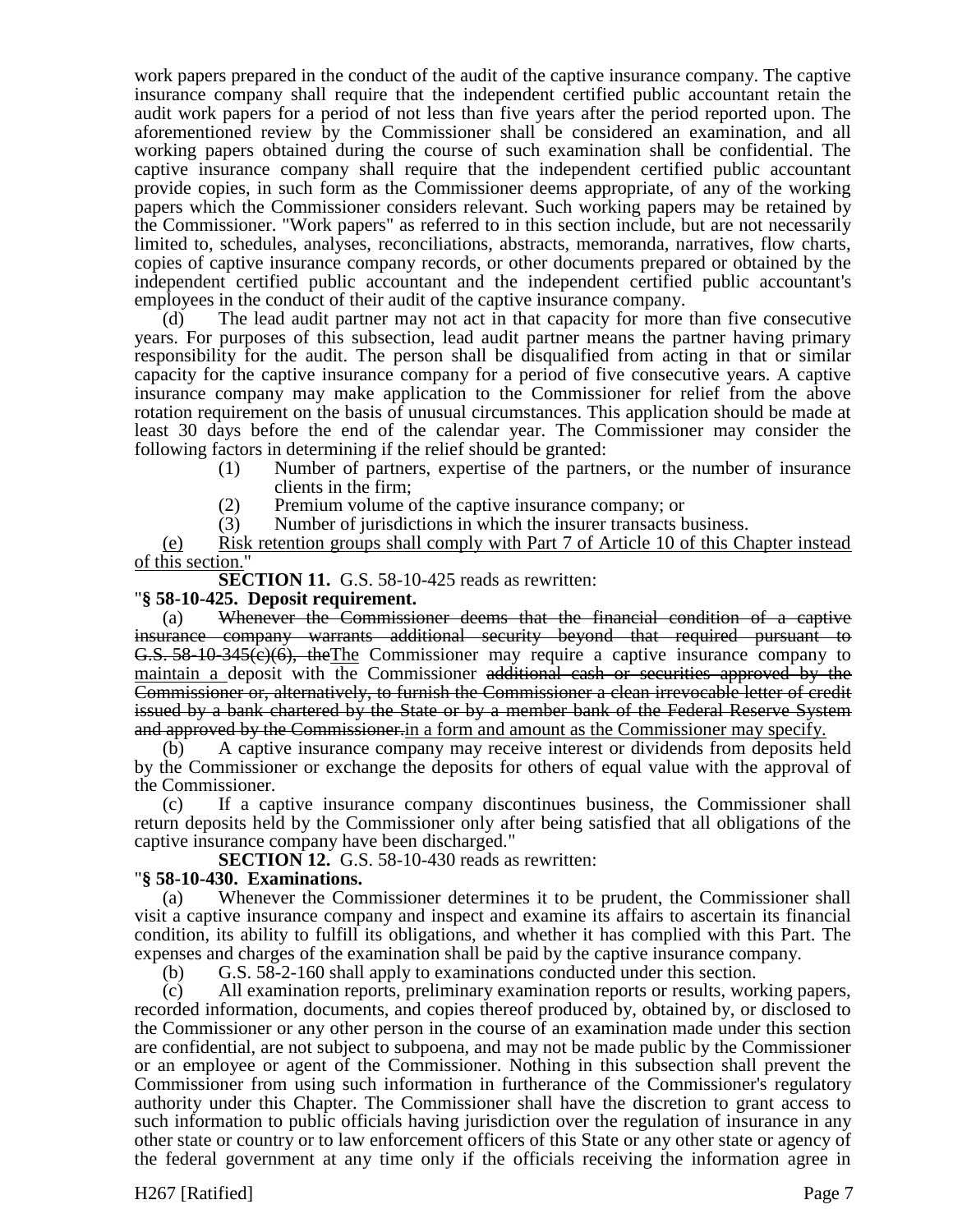writing to maintain the confidentiality of the information in a manner consistent with this subsection.

(d) Risk retention groups are not subject to this section and shall instead be examined in accordance with the Examination Law, G.S. 58-2-131 through G.S. 58-2-134."

**SECTION 13.** G.S. 58-10-440(b) reads as rewritten:

#### "**§ 58-10-440. Investment requirements.** …

(b) No pure captive insurance company, industrial insured captive insurance company, protected cell captive insurance company, incorporated cell captive insurance company, or special purpose captive insurance company, or special purpose financial captive insurance company shall be subject to any restrictions on allowable investments, provided that the Commissioner may prohibit or limit any investment that threatens the solvency or liquidity of any such company.

**SECTION 14.** G.S. 58-10-445 reads as rewritten:

### "**§ 58-10-445. Reinsurance.**

Any captive insurance company may provide reinsurance as authorized by this Chapter on risks ceded by any other insurer.

(b) Any captive insurance company may take credit for the reinsurance of risks or portions of risks ceded to reinsurers complying with this Chapter. If the reinsurer is licensed as a risk retention group, then the ceding risk retention group or its members must qualify for membership with the reinsurer. The Commissioner shall have the discretion to allow a captive insurance company to take credit for the reinsurance of risks or portions of risks ceded to an unauthorized reinsurer, after review, on a case-by-case basis. The Commissioner may require any documents, financial information, or other evidence that suchwill allow an unauthorized reinsurer will be able to demonstrate adequate security for its financial obligations.

(c) In addition to reinsurers authorized by this Chapter, a captive insurance company may take credit for the reinsurance of risks or portions of risks ceded to a pool, exchange, or association to the extent authorized by the Commissioner. The Commissioner may require any documents, financial information, or other evidence that such a pool, exchange, or association will be able to provide adequate security for its financial obligations. The Commissioner may deny authorization or impose any limitations on the activities of a reinsurance pool, exchange, or association that in the Commissioner's judgment are necessary and proper to provide adequate security for the ceding captive insurance company and for the protection and consequent benefit of the public at large.

### **SECTION 15.** G.S. 58-10-465 reads as rewritten:

### "**§ 58-10-465. Applicable provisions.**

(a) No provisions of this Chapter, other than those contained in this Part or as expressly provided in this Part, shall apply to captive insurance companies. Risk retention groups shall have the privileges and be subject to Article 22 of this Chapter in addition to the applicable provisions of this Part.

The Commissioner may exempt, by rule, regulation, or order, special purpose captive insurance companies, on a case by case basis, from provisions of this Chapter and any rules established under this Chapter that the Commissioner determines to be inappropriate given the nature of the risks to be insured."

**SECTION 16.** G.S. 58-10-510(o) reads as rewritten:

"(o) The business written by a protected cell captive insurance company, with respect to each protected cell, must be secured by one of the following methods:

- (1) Fronted by an insurance company licensed under the laws of any state.
- (2) Reinsured by a reinsurer authorized or approved by this State.
- (3) Secured by a trust fund in the United States for the benefit of policyholders and claimants, funded by an irrevocable letter of credit, or other arrangement that is acceptable to the Commissioner. The amount of security provided shall be no less than the reserves associated with those liabilities which are neither fronted nor reinsured, including reserves for losses, allocated loss adjustment expenses, incurred but not reported losses, and unearned premiums for business written through the participant's protected cell. The Commissioner may require the protected cell captive insurance company to increase the funding of any security arrangement established under this

…<br>……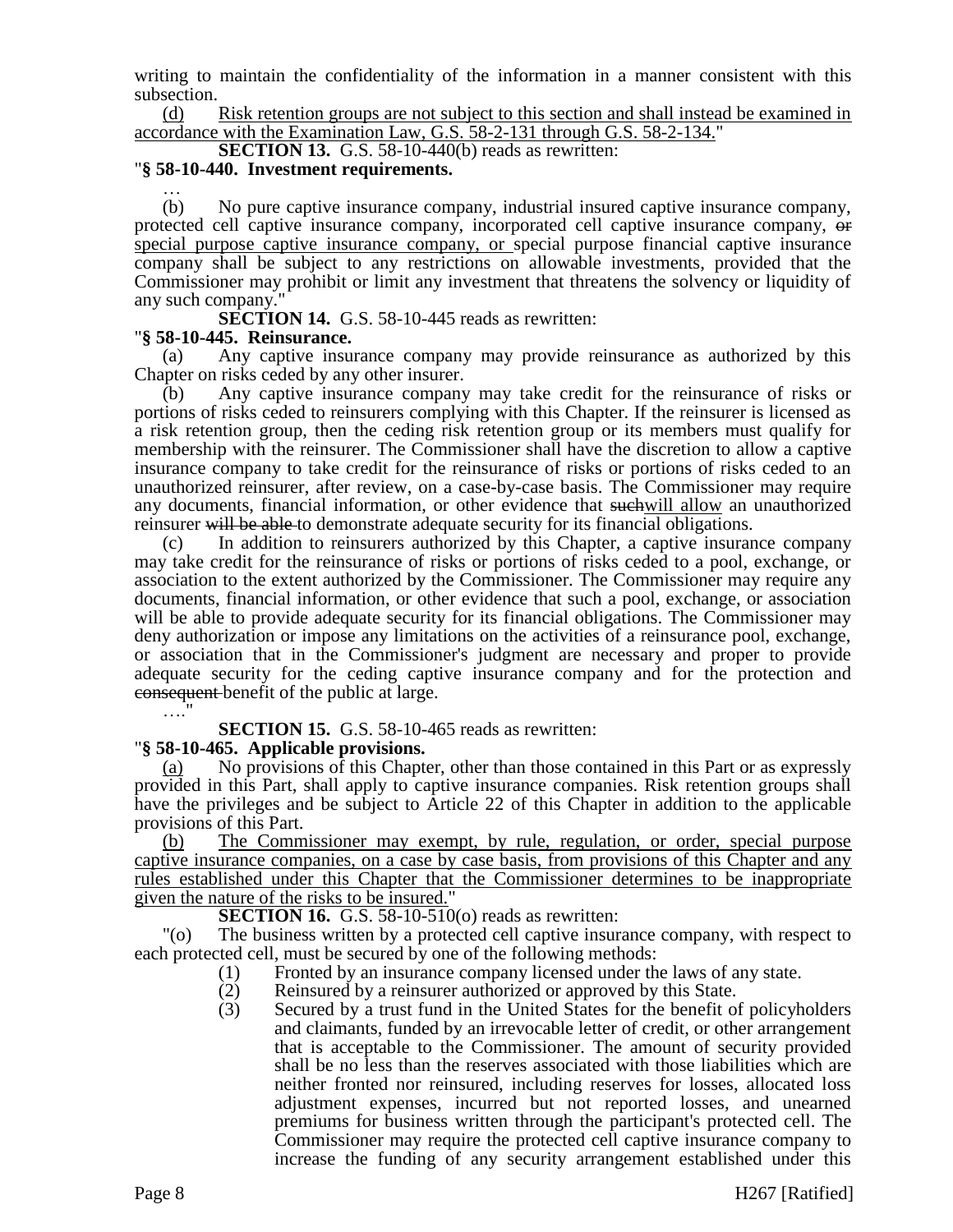subdivision. If the form of security is a letter of credit, the letter of credit shall be issued or confirmed by a bank approved by the Commissioner. A trust maintained pursuant to this subdivision shall be established in a form and upon such terms approved by the Commissioner."

**SECTION 17.** G.S. 58-10-520 reads as rewritten:

#### "**§ 58-10-520. Combining assets of protected cells.**

Notwithstanding G.S. 58-10-510, the assets of two or more protected cells may be combined for purposes of investment and such combination shall not be construed as defeating the segregation of such assets for accounting or other purposes. Protected cell captive insurance companies shall comply with the investment requirements contained in G.S. 58-7-167, 58-7-170, 58-7-172, 58-7-173, 58-7-178, 58-7-179, 58-7-180, 58-7-183, 58-7-185, 58-7-187, 58-7-188, 58-7-192, 58-7-193, 58-7-197, 58-7-200, and 58-7-205, as applicable; provided that compliance with such investment requirements shall be waived for protected cell captive insurance companies to the extent that credit for reinsurance ceded to reinsurers is allowed pursuant to G.S. 58-10-445 or to the extent otherwise deemed reasonable and appropriate by the Commissioner. Notwithstanding any other provision of this Chapter, the Commissioner may approve the use of alternative reliable methods of valuation and rating."

- S**ECTION 18.** G.S. 58-10-565(c) reads as rewritten:
- "(c) A complete SPFC application shall include the following:
	- … (5) An affidavit from the applicant SPFC verifying:
		- a. The applicant SPFC complies with this Part.
		- b. The applicant SPFC operates only pursuant to this Part.
		- c. The applicant SPFC's investment strategy reflects and takes into account the liquidity of assets and the reasonable preservation, administration, and asset management of such assets relative to the risks associated with the SPFC contract and the insurance securitization transaction.
		- d. The securities proposed to be issued, if any, are valid legal obligations that are either properly registered with the Commissioner or constitute an exempt security or form part of an exempt transaction.
	- (6) Any other statements or documents required by the Commissioner to evaluate and complete the licensing of the SPFC."

**SECTION 19.** G.S. 58-10-625 reads as rewritten:

#### "**§ 58-10-625. Changes in plan of operation; filing of audit and statement of operation; examinations.**

… (c) An SPFC shall report using statutory accounting principles, unless the Commissioner requires, approves, or accepts the use of generally accepted accounting principles or other comprehensive basis of accounting. In each case the Commissioner may require, approve, or accept any appropriate or necessary modifications or adaptations to the accounting basis, and may require the report to be supplemented by additional information.

Each SPFC shall file by March 1 a statement of operations, report of its financial condition, using either generally accepted accounting principles or, if approved, accepted, or required by the Commissioner, statutory accounting principles with useful or necessary modifications or adaptations for the type of insurance and kinds of insurers to be reported upon, and as supplemented by additional information required by the Commissioner. The statement of operationsreport shall include a statement of income, a balance sheet, and may include a detailed listing of invested assets, including identification of assets held in trust to secure the obligations of the SPFC under the SPFC contract. The SPFC also may include with the filing risk-based capital calculations and other adjusted capital calculations to assist the Commissioner with evaluating the levels of the surplus of the SPFC for the year ending on December 31 of the previous year. The statements report shall be prepared on forms required by the Commissioner. In addition, the Commissioner may require the filing of performance assessments of the SPFC contract. …."

**SECTION 20.** G.S. 58-3-165 reads as rewritten:

"**§ 58-3-165. Business transacted with producer-controlled property or casualty insurers.**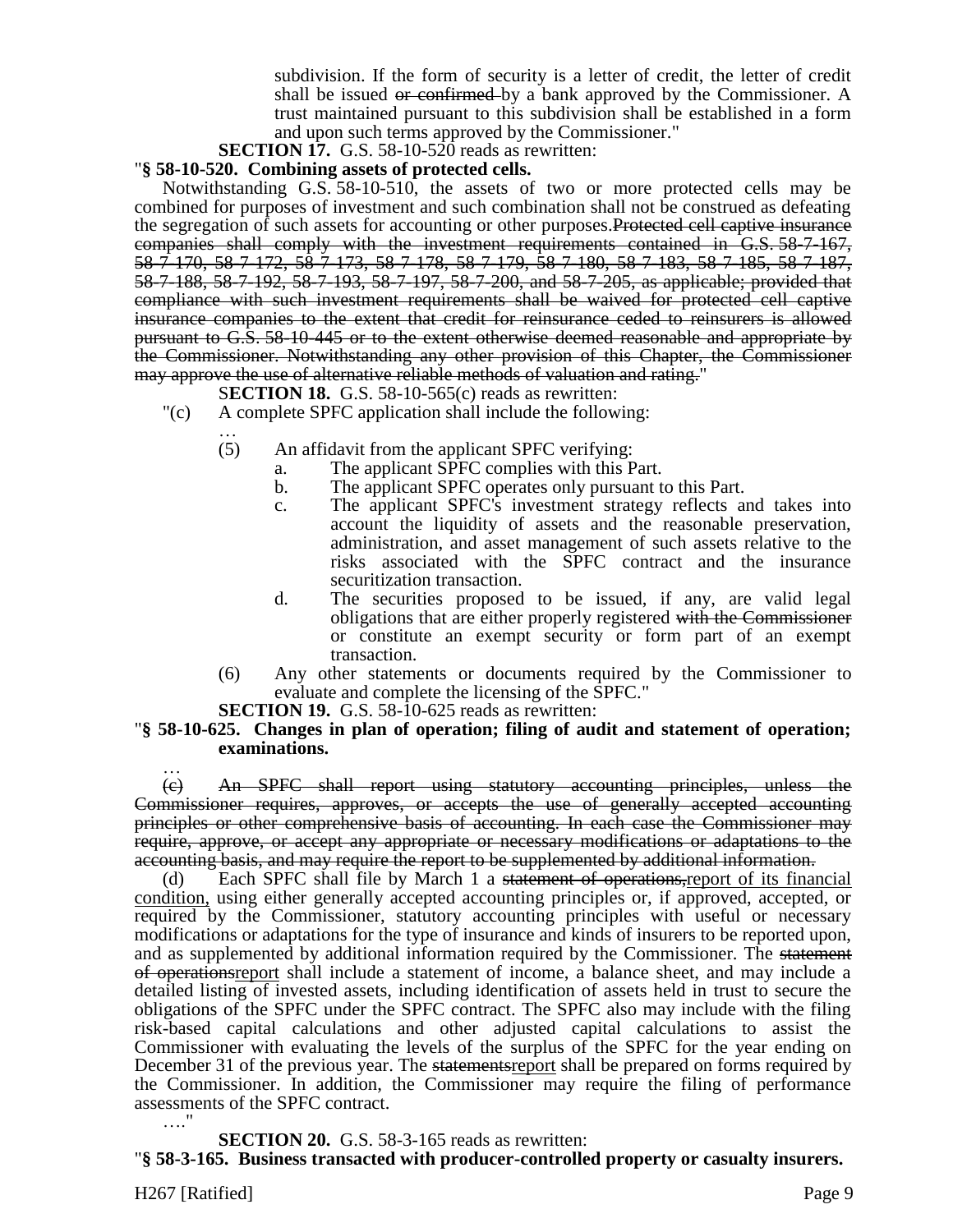- (a) As used in this section:
	- (1) "Accredited state" means a state in which the insurance department or regulatory agency has qualified as meeting the minimum financial regulatory standards promulgated and established from time to time by the NAIC.
	- (2) "Captive insurer" means an insurance company that is owned by another organization and whose exclusive purpose is to insure risks of the parent organization and affiliated companies. In the case of groups and associations, "captive insurer" means an insurance organization that is owned by the insureds, and whose exclusive purpose is to insure risks of member organizations or group members and their affiliates. "Captive insurer" does not include a risk retention group licensed under Part 9 of Article 10 of this Chapter.
	- (3) "Control" and its cognates mean the direct or indirect possession of the power to direct or cause the direction of the management and policies of a person, whether through the ownership of voting securities, by contract other than a commercial contract for goods or nonmanagement services, or otherwise, unless the power is the result of an official position with or corporate office held by the person. Control is presumed to exist if any person directly or indirectly owns, controls, holds with the power to vote, or holds proxies representing ten percent (10%) or more of the voting securities of any other person.
	- (4) "Controlled insurer" means an insurer that is controlled, directly or indirectly, by a producer.
	- (5) "Controlling producer" means a producer who, directly or indirectly, controls an insurer.
	- (6) "Insurer" means any person licensed to write property or casualty insurance in this State. "Insurer" does not mean a risk retention group under Article 22 of this Chapter,includes a risk retention group licensed under Part 9 of Article 10 of this Chapter but excludes a residual market mechanism, a joint underwriting authority, nor and a captive insurer.
	- (7) "Producer" means an insurance broker or brokers or any other person, when, for any compensation, commission, or other thing of value, that person acts or aids in any manner in soliciting, negotiating, or procuring the making of any insurance contract on behalf of an insured other than that person. "Producer" does not mean an exclusive agent or any independent agent acting on behalf of a controlled insurer, including any subagent or representative of the agent, who acts as such in the solicitation of, negotiation for, or procurement or making of an insurance contract, if the agent is not also acting in the capacity of an insurance broker in the transaction in question.

**SECTION 21.** G.S. 58-12-2 reads as rewritten:

## "**§ 58-12-2. Definitions.**

…."

As used in this Article, the following terms have the following meanings:

- (1) Adjusted risk-based capital report. A risk-based capital report that has been adjusted by the Commissioner under G.S. 58-12-6.
- (2) Corrective order. An order issued by the Commissioner specifying corrective actions that the Commissioner has determined are required.
- (3) Domestic insurer. Any insurance company or health organization organized in this State under Article 7 of this Chapter as specified in subdivisions (4b) and (5a) of this section or under Article 15, 65, or 67 of this Chapter.Chapter or any risk retention group organized in this State under Part 9 of Article 10 of this Chapter.

 $^{\rm{ii}}$ 

**SECTION 22.** G.S. 58-22-15 reads as rewritten:

# "**§ 58-22-15. Risk retention groups chartered in this State.**

(a) A risk retention group shall, pursuant to the provisions of Part 9 of Article 10 of this Chapter, be chartered and licensed to write only liability insurance pursuant to this Article and, except as provided elsewhere in this Article, must comply with all of the laws and rules